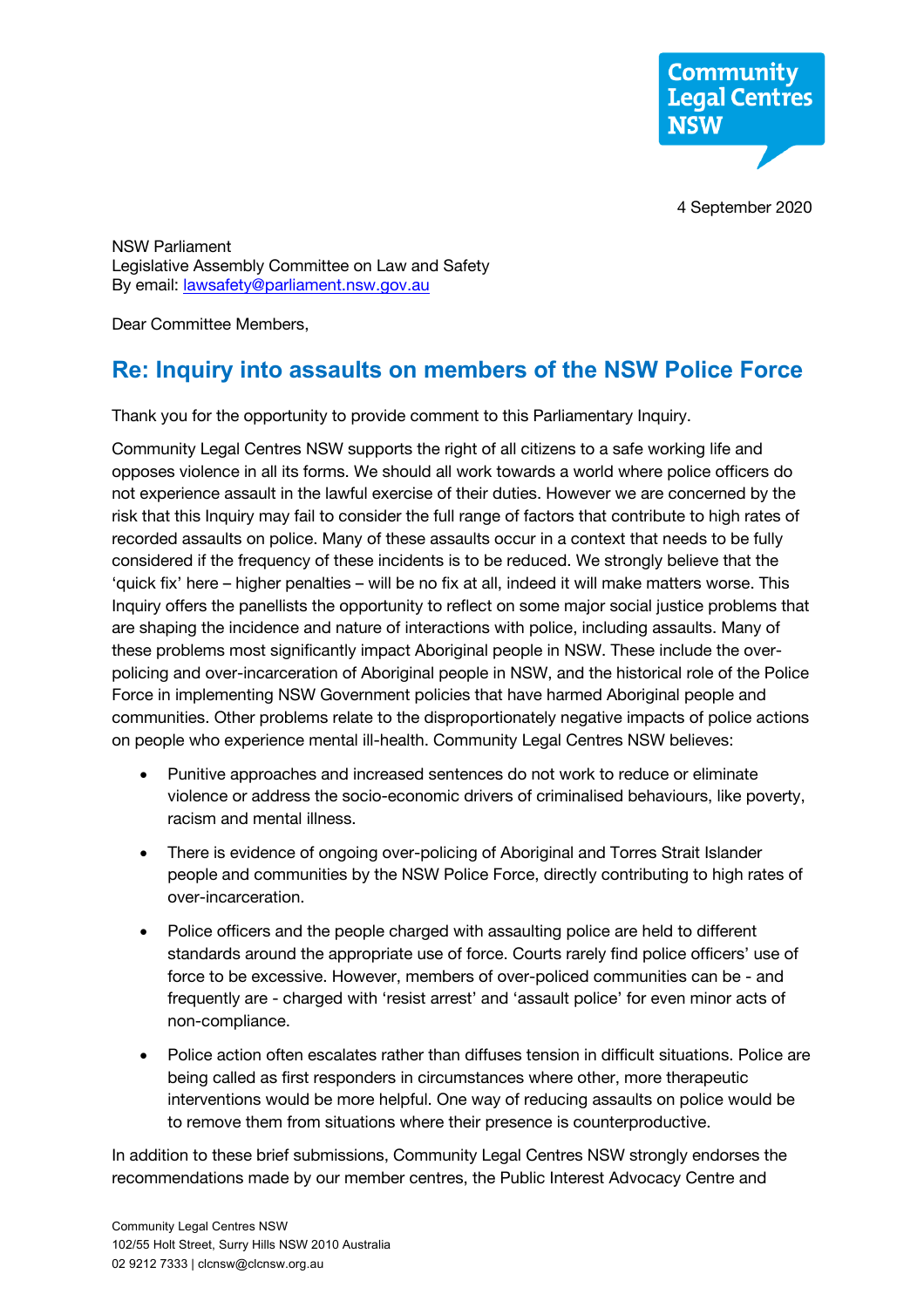

Redfern Legal Centre. We also endorse the submission made by the Aboriginal Legal Service (NSW/ACT). We believe the Aboriginal Legal Service (NSW/ACT)'s perspective on these matters to be particularly compelling. As an Aboriginal community-controlled organisation working on the frontline of the state's justice response, the Aboriginal Legal Service (NSW/ACT) is perfectly positioned to comment authoritatively on issues involving police interactions with Aboriginal people.

# About Community Legal Centres NSW

Community Legal Centres NSW is the peak representative body for over 40 community legal centres in NSW. Our team supports, represents and advocates for our members, and the legal assistance sector more broadly, with the aim of increasing access to justice for people in NSW. Our membership includes three Aboriginal community-controlled services and many centres that operate programs targeting Aboriginal people. Increasing access to justice for Aboriginal people is a key goal of our movement.

Community legal centres are independent non-government organisations that provide free legal help to people and communities at times when that help is needed most, particularly to people facing economic hardship, disadvantage or discrimination.

Community Legal Centres NSW is advised on matters relating to policing by several of our member centres with expertise in policing, including the Public Interest Advocacy Centre and Redfern Legal Centre. We are further advised by the sector's Aboriginal Advisory Group, which includes all Aboriginal workers across our membership. Community Legal Centres NSW is also guided by the advice of allied organisations in the broader legal assistance sector, such as the Aboriginal Legal Service (NSW/ACT).

## Punitive approaches and increased sentences don't work

Community Legal Centres NSW believes that increasingly punitive approaches to 'law and order' are ineffective and give rise to multiple unjust outcomes. Criminalising people who experience poverty, discrimination or mental ill-health, locking them away for longer and longer periods of time, and increasing targeted policing of particular demographics and neighbourhoods serves to increase rates of violence and crime rather than decrease them.<sup>1234</sup>

Violence – in all forms and from all sources - is something we should strive to eliminate. Violent interactions between police officers and community members often occur in situations of heightened tension, which are underpinned by historical and socio-economic factors including the historic over-policing of Aboriginal and Torres Strait Islander people and other marginalised groups, racism and discrimination, and poverty. In our members' experience, police violence

<sup>1</sup> Jo Deakin, 'Treating young people like criminals actually makes violent crime worse', *The Conversation*, 28 April 2018, https://theconversation.com/treating-young-people-like-criminals-actually-makes-violent-crimeworse-91723

<sup>2</sup> Oriel Feldman-Hall and Peter Sokol-Hessner, 'Is the Justice System Overly Punitive?', *Scientific American*, 9 December 2014, https://www.scientificamerican.com/article/is-the-justice-system-overly-punitive/

<sup>&</sup>lt;sup>3</sup> Rev. D. Anthony Everett, Commissioner of the Kentucky Commission on Human Rights, 'Punitive responses to gang violence are not effective*'*, *Sentencing Project*, 28 March 2018,

https://www.sentencingproject.org/news/punitive-responses-gang-violence-not-effective/

<sup>&</sup>lt;sup>4</sup> Terry Kirby, 'Punitive approach to crime 'will not work': Vengeance likely to breed more violence, leading reformer says', *Independent*, 8 November 1993, https://www.independent.co.uk/news/uk/punitive-approach-tocrime-will-not-work-vengeance-likely-to-breed-more-violence-leading-reformer-1502871.html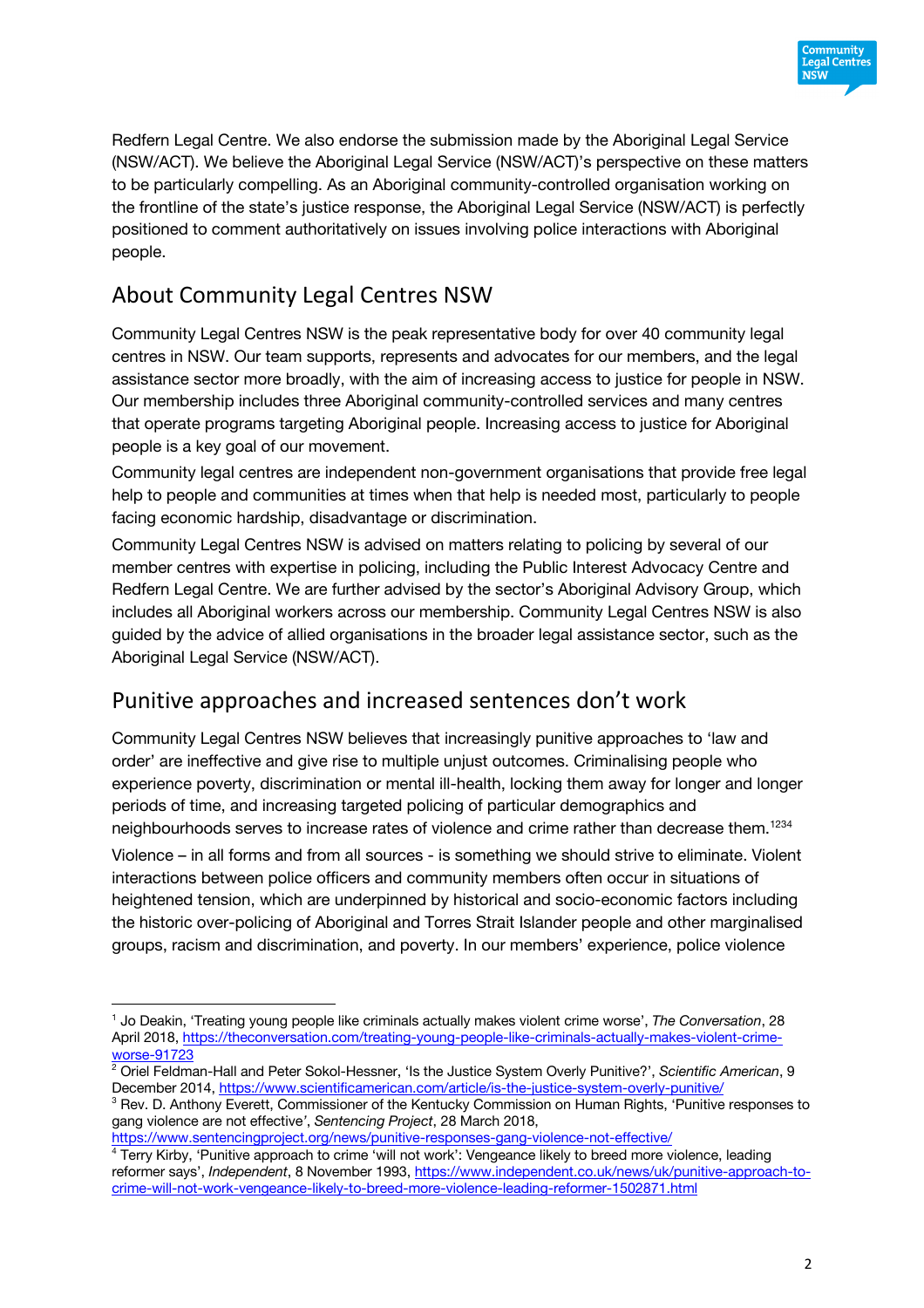

against members of marginalised communities in particular is too common and too little is done to genuinely address or minimise it.

Rather than adopting and funding punitive responses, including harsher sentences, the NSW Government would be better advised to critically examine the root causes of criminalised behaviours and conflict between communities and police. It could effectively address these causes by implementing compassionate, evidence-based, community-focussed solutions that reduce violence and promote genuine justice, safety and wellbeing. Such solutions include safe and affordable housing for all; programs to address racism, misogyny and other forms of discrimination; a health-based, harm-minimisation approach to substance use; and accessible social services including domestic violence, youth and mental health services.

On this basis, Community Legal Centres NSW does not support increased sentences for the charge of 'assault police', nor an expansion of police powers or responsibilities. Instead we support a justice reinvestment approach under which resources can be diverted from the criminal justice system into community designed and led services that prioritise de-escalation and safety and help build strong, non-violent communities. These reforms would, we believe, create safer communities and reduce the police experience of assault.

# Targeted policing

Aboriginal and Torres Strait Islander people in Australia continue to experience the highest rates of over-incarceration in the world. Targeted policing practices have contributed to this damning statistic since colonisation.

The 1996 Australian Human Rights Commission report into Indigenous Deaths in Custody found that Aboriginal and Torres Strait Islander people are disproportionately placed in custody for trivial offences, including those referred to as the 'trifecta phenomenon' (discussed below). Once arrested, Aboriginal and Torres Strait Islander people are far less likely to be granted bail than non-Aboriginal people, and far more likely to die in custody.<sup>5</sup> As an example of unequal targeting of Aboriginal and Torres Strait Islander people for trivial offences, at the time of the death in police custody of Yorta Yorta woman Tanya Day (2017), data showed that Aboriginal women were 10 times more likely to be targeted by police for public drunkenness than non-Aboriginal women.<sup>6</sup>

Below are listed three further examples of contemporary police practices that disproportionately target and criminalise Aboriginal and Torres Strait Islander people, increase the potential for violence towards them, and generally heighten tensions and distrust between Aboriginal and Torres Strait Islander communities and the police.

### **Suspect Target Management Program**

Under the NSW Police's Suspect Target Management Project (STMP), police create a list of young people they suspect may commit offences. Once identified, these young people are

<sup>5</sup> Office of the Aboriginal and Torres Strait Islander Social Justice Commissioner, 'Chapter 6: Police Practices', *Indigenous Deaths in Custody 1989-1996*, Australian Human Rights Commission, 1 January 1996, https://humanrights.gov.au/our-work/indigenous-deaths-custody-chapter-6-police-practices

<sup>&</sup>lt;sup>6</sup> Human Rights Law Centre, 'Aboriginal women 10 times more likely to be targeted by police at time of Tanya Day's death in custody', *HRLC,* 30 April 2019, https://www.hrlc.org.au/news/2019/4/30/aboriginal-women-10 times-more-likely-to-be-targeted-by-police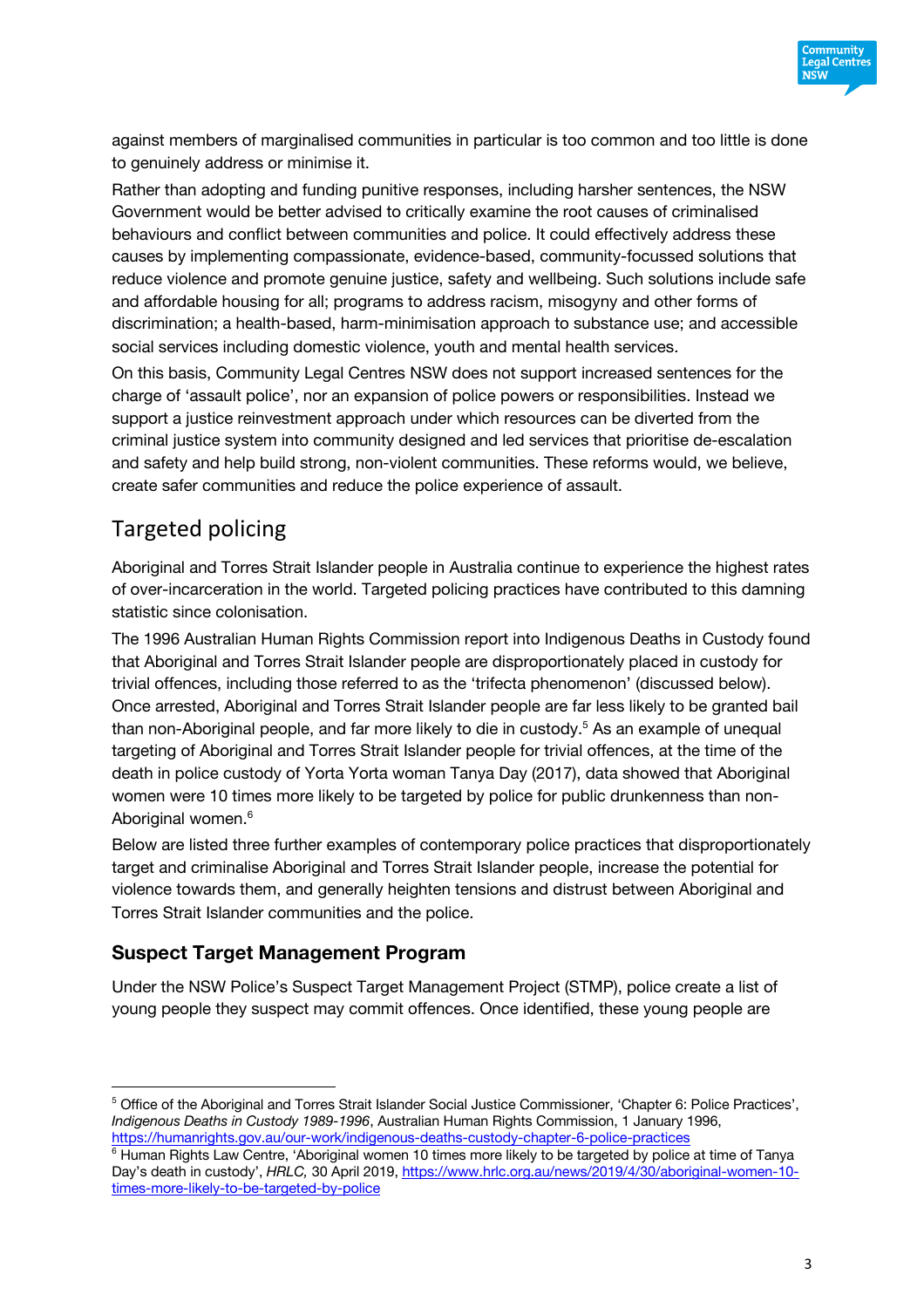

repeatedly stopped, detained and visited at home by police.<sup>7</sup> According to the Public Interest Advocacy Centre:

*The STMP is a very invasive police policy that has significant detrimental impact on the lives of young people who are subject to it, and their families. Some young people, as young as 13, report being stopped and searched in public, including on the train, sometimes several times a week, and visited at home by police, late at night, for no specific reason. We know that children as young as ten have been placed on an STMP. There is no publicly available evaluation or evidence that the STMP actually prevents or reduces crime.* <sup>8</sup>

The program breeds distrust between police and the young people who are targeted, and often leads to a cycle of criminalisation that follows young people into adulthood. Data shows that, as of 2019, more than half of the young people targeted by the NSW STMP are Aboriginal.

### **Unequal application of drug laws**

Another example of unequal and harmful policing is the approach to illicit drugs. In June 2020, *The Guardian* revealed that between 2013 and 2017 the NSW Police pursued charges against more than 80% of Aboriginal and Torres Strait Islander people found with small amounts of cannabis through the courts while letting others off with warnings. This disproportionately forces young Aboriginal people into a criminal justice system that legal experts say they will likely never escape. *<sup>9</sup>* This is despite the existence of a specific cautioning scheme introduced to keep minor drug offences out of the courts. The Guardian reported:

*During the five-year period, 82.55% of all Indigenous people found with a non-indictable quantity of cannabis were pursued through the courts, compared with only 52.29% for the non-Indigenous population, the data compiled by the NSW Bureau of Crime Statistics and Research shows. The data shows police were four times more likely to issue cautions to non-Indigenous people.10*

This is illustrative of a discriminatory approach to drug use that results in systemic injustice and the over-incarceration of Aboriginal and Torres Strait Islander people.

#### **Strip searches**

Police disproportionately strip search Aboriginal people. A total of 1,183 Aboriginal and Torres Strait Islander people were strip searched in NSW between 2016 and 2018, including children as young as 10 years old. This represents 12% of all strip searches conducted in the period, despite Aboriginal people making up just 3.4% of the state's population.<sup>11</sup>

 $7$  Claudianna Blanco, "Racist policing": NSW Police slammed as data reveals more than half of youth targeted by secret blacklist are Indigenous', *SBS News*, 19 April 2018, https://www.sbs.com.au/nitv/nitvnews/article/2018/04/18/racist-policing-nsw-police-slammed-data-reveals-more-half-youth-targeted-secret

<sup>&</sup>lt;sup>8</sup> Public Interest Advocacy Centre, 'The Suspect Targeting Management Plan', PIAC, 23 November 2017, https://piac.asn.au/project-highlight/the-suspect-targeting-management-plan/

<sup>&</sup>lt;sup>9</sup> Michael McGowan and Christopher Knaus, 'NSW police pursue 80% of Indigenous people caught with cannabis through the courts', *The Guardian,* 10 June 2020, https://www.theguardian.com/australianews/2020/jun/10/nsw-police-pursue-80-of-indigenous-people-caught-with-cannabis-through-courts  $10$  Ibid.

<sup>11</sup> Michael McGowan, 'NSW police disproportionately target Indigenous people in strip searches', *The Guardian,*  16 June 2020: https://www.theguardian.com/australia-news/2020/jun/16/nsw-police-disproportionately-targetindigenous-people-in-strip-searches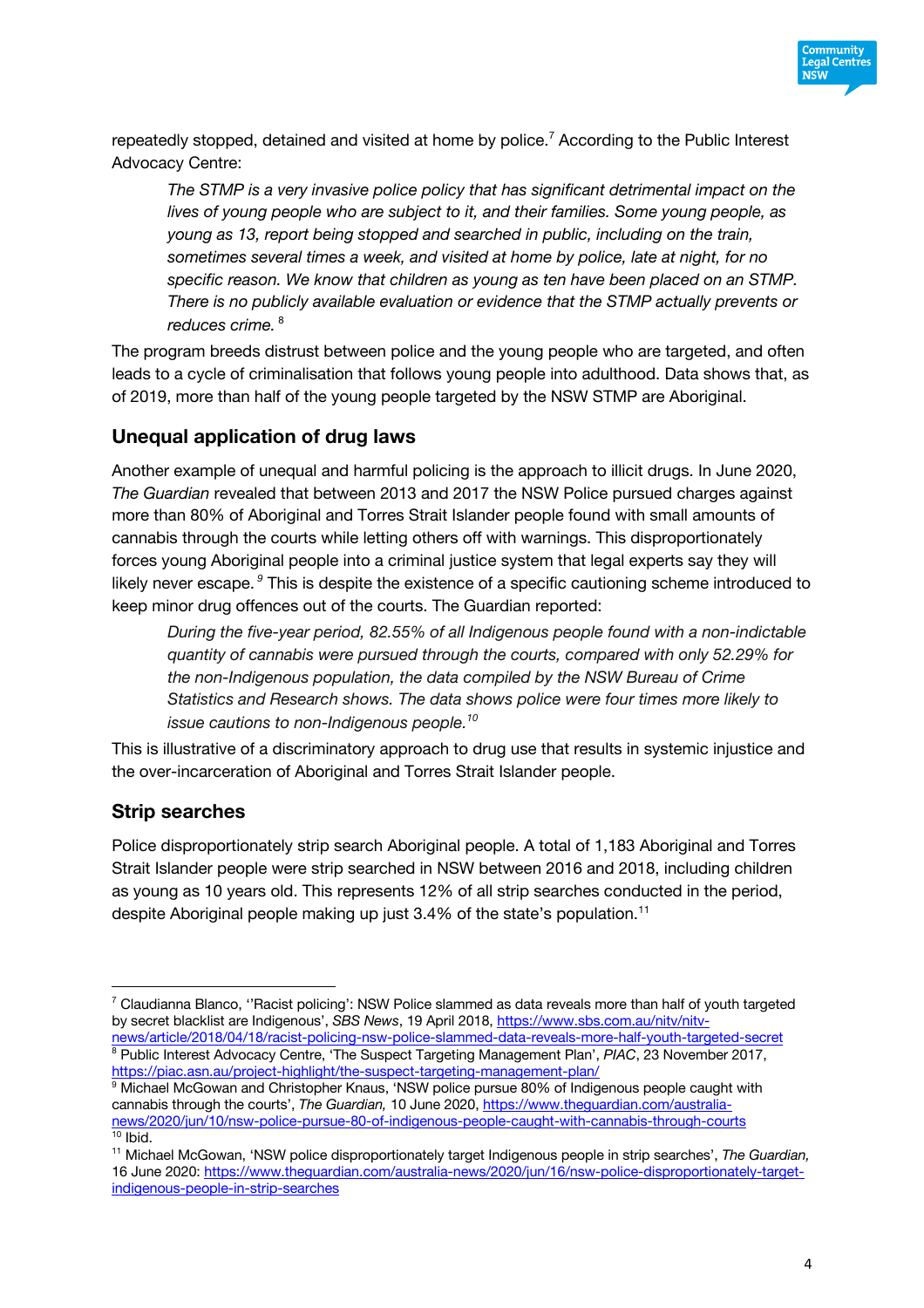

According to a 2019 report, *Rethinking Strip Searches by NSW Police* by Dr Michael Grewcock and Dr Vicki Sentas:<sup>12</sup>

*Aboriginal and Torres Strait Islander people are being strip searched in circumstances where there is an absence of the necessity for the search and of serious and urgent circumstances. Aboriginal and Torres Strait Islander people routinely experience searches, including strip searches, in public places. Personal and strip searches reported to lawyers by Aboriginal and Torres Strait Islander people are often not recorded by police.* 

In particular, the report highlights:

*…. longstanding concerns raised by advocates from within Indigenous communities about the disproportionate use of strip searches to intimidate and control Indigenous people… The disproportionate numbers of strip searches conducted on Indigenous people reflects wider discriminatory and harmful impacts of the criminal justice process.*

## Police action often escalates rather than diffuses tension

### **The 'trifecta phenomenon'**

Community Legal Centres NSW is concerned by the high numbers of people ultimately charged with 'assault police' as a result of the 'trifecta phenomenon.' Under this phenomenon, a person is initially targeted for a relatively minor offence (commonly 'offensive language'). Police intervention escalates rather than diffuses the situation, and the targeted person responds angrily or aggressively. Finally, police charge the person with 'resist arrest' and 'assault police' in addition to the original, minor infringement.<sup>13</sup>

Community Legal Centres NSW endorses the recommendations of the Aboriginal Legal Service (NSW/ACT) in relation to the 'trifecta phenomenon' and draws the Panel's attention to the case studies provided by the Service, which demonstrate this phenomenon and the police's propensity to escalate rather than diffuse tension in interactions with Aboriginal and Torres Strait Islander people in particular.

### **'Reasonably necessary' use of force and the 'agony of the moment' lens: a double standard between police officers and members of the public**

The key statutory provisions for allowable use of force by police in NSW are sections 230 and 231 of *Law Enforcement (Powers and Responsibilities) Act* 2002 (NSW) (*LEPRA*). 14

#### *230 Use of force generally by police officers*

*It is lawful for a police officer exercising a function under this Act or any other Act or law in relation to an individual or a thing, and anyone helping the police officer, to use such force as is reasonably necessary to exercise the function.*

#### *231 Use of force in making an arrest*

<sup>12</sup> Dr Michael Grewcock and Dr Vicki Sentas, *Rethinking Strip Searches by NSW Police*, UNSW Sydney, 2019: https://rlc.org.au/sites/default/files/attachments/Rethinking-strip-searches-by-NSW-Police-web.pdf

<sup>13</sup> Australian Human Rights Commission, *Indigenous Deaths in Custody: Report Summary*, 1996, see: parts 4.5, 6.4, 7.2 and 7.3: https://humanrights.gov.au/our-work/indigenous-deaths-custody-report-summary

<sup>14</sup> *Law Enforcement (Powers and Responsibilities) Act* 2002 (NSW), s 230-231 https://www.legislation.nsw.gov.au/#/view/act/2002/103/part18/sec231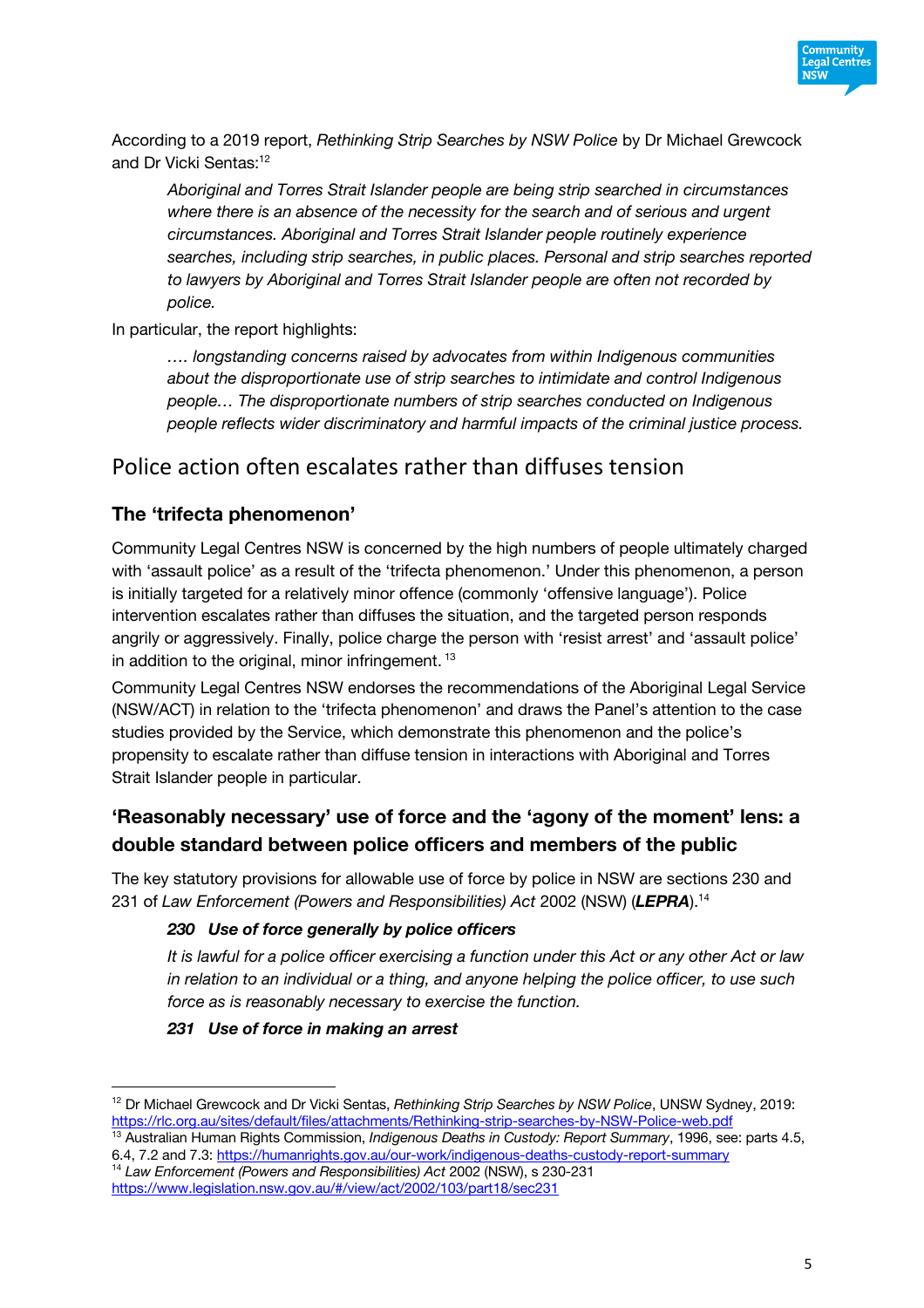

*A police officer or other person who exercises a power to arrest another person may use such force as is reasonably necessary to make the arrest or to prevent the escape of the person after arrest.*

What is 'reasonably necessary' in any situation depends on context. However when police use of force is challenged in court, it is very rare for a court to find that the use of force was beyond that which is reasonably necessary.<sup>15</sup> One reason for this is that courts evaluate police conduct in light of 'the pressure of the events and agony of the moment' and not by reference to hindsight.<sup>16</sup> However, the same 'pressure of events' lens is seldom applied to an analysis of the behaviour of members of the public against whom police force is being exercised. Instead, if an arrestee resists in any way, police officers can legally increase their use of force, and the arrestee is likely to be given greater charges, including 'assault police'. 17

As Connor J stated in *McIntosh v Webster:18*

*[Arrests] are frequently made in circumstances of excitement, turmoil and panic [and it is] altogether unfair to the police force as a whole to sit back in the comparatively calm and leisurely atmosphere of the courtroom and there make minute retrospective criticisms of what an arresting constable might or might not have done or believed in the circumstances.*

This analysis surely underestimates the capacity of highly trained, professional police to analyse objectively the level of threat in situations of heightened tension and potentially reduces accountability for disproportionate use of force, all while members of the public are granted no such leniency.

Section 230 is underpinned by an implied understanding that police officers must discharge their duties, including conducting arrests, even if there is significant risk of injury to a suspect or bystander. Courts have found that police officers should not be limited by the fear of liability to 'suspected criminals, victims or bystanders because that will impede the discharge of those duties.'19

Section 230 is also underpinned by an assumption that 'the community requires a strong and energetic police force to enforce criminal law by preventing crime and protecting members of the public from injury to their person and damage to their property.<sup>20</sup> Under this 'policing as crime prevention framework', a stricter approach to the use of force is not supported because it would render policing 'unduly defensive and therefore inefficient, and, as a consequence, members of the community would be put at risk.<sup>'21</sup>

<sup>15</sup> For a small body of the relevant authorities, see, e.g., *Ussher v State of NSW* [2017] NSWDC 189; *State of New South Wales v Ouhammi* [2019] NSWCA 225; *Charara v New South Wales* [2009] NSWDC 263; *Reznytska v State of New South Wales* [2012] NSWCA 103; *Wessell v State of NSW* [2017] NSWDC 235; *Reilly v State of New South Wales* [2016] NSWDC 234 .

<sup>16</sup> http://www8.austlii.edu.au/cgi-bin/viewdoc/au/cases/nsw/NSWCA/2001/35.html

<sup>&</sup>lt;sup>17</sup> RW Harding, The Law of Arrest in Australia (eds Duncan Chappell and Paul Wilson) p 254 of Australian Criminal Justice System 1977 cited in http://www8.austlii.edu.au/cgi-

bin/viewdoc/au/cases/nsw/NSWDC/2010/243.html?context=1;query=%22leara2002451%20s230%22;mask\_p ath=

 $18$  (1980) 43 FLR 112 at 123

<sup>19</sup> *State of New South Wales v McMaster* [2015] NSWCA 228 at [26] (Beazley P)

<sup>20</sup> *Australian Capital Territory v Crowley* [2012] ACTCA 52 at [271] (Lander, Besanko and Katzmann JJ)

 $21$  Above n 14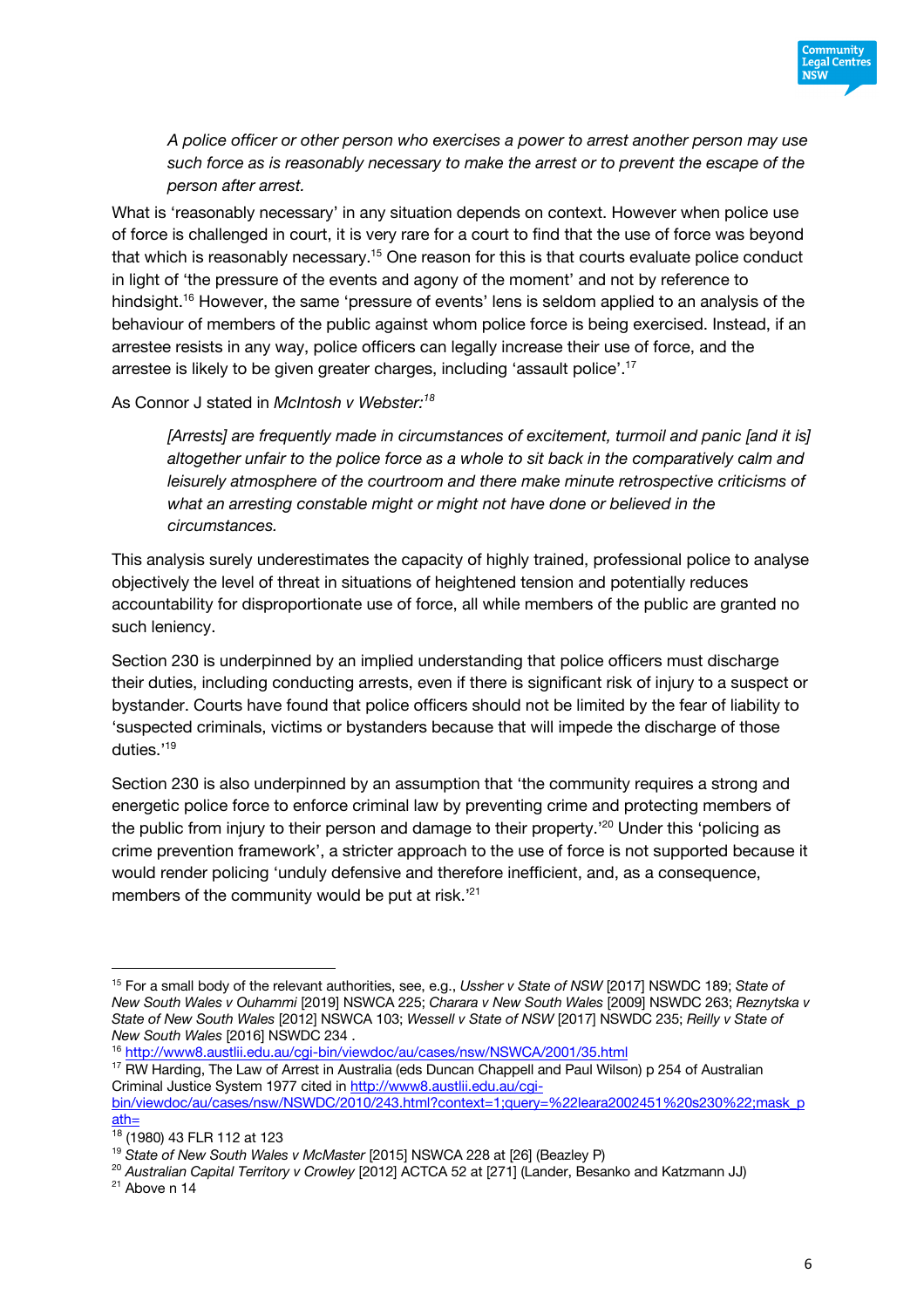

This reinforces the sense that police officers are constantly operating in situations of urgency, and that options like de-escalation, diffusion or issuing cautions are rarely 'reasonably appropriate.' Instead force is the primary, and 'reasonable' option.<sup>22</sup> Through this lens, everything from a 'sudden movement'<sup>23</sup> to walking towards the officers<sup>24</sup> can present unpredictable intention and justify the use of force in the moment.

This framework for viewing police use of force is problematic. Police officers are not all about crime prevention. Police officers cannot and should not be everywhere at all times. Police very often arrive after an incident and attempt to fulfil a responsive function. Police guidelines and culture should reflect this reality in relation to appropriate use of force, rather than framing police work as taking place entirely in the context of urgent crime prevention.

Unlike some parts of the United States,<sup>25</sup> there is no general principle that the use of force should be a 'last resort' in New South Wales. This sets a dangerous double standard in which a heavily armed police officer is legally authorised to use a significant amount of force against a person. Yet if that person responds in any way, including in self-defence, they will then almost certainly be charged with 'resist arrest' and 'assault police'. If the aim is to reduce violence against police, then a key consideration must be preventing escalation from 'incident' to 'violent incident' and ensuring police contribute to de-escalation.

#### **Police responses to people experiencing mental health crises**

Police responses to people experiencing mental health crises often tend to do more harm than good. The official Memorandum of Understanding between NSW Health and the NSW Police Force regarding the role of police in responding to mental health crises states that 'Police *may* be required to attend situations which pose a threat to public safety, e.g. involving violence or the imminent threat of violence, or where weapons are involved or where a crime is being committed."<sup>26</sup>

However the reality is that police officers are deployed as a matter of course when emergency services are called to assist a person in a mental health crisis. Officers deployed can outnumber medical staff, are fully armed, and often cause the situation to escalate. This is despite the fact that the MOU itself recognises that, 'for the most part, attendance by police at non-urgent mental health related incidents is associated with poor outcomes for mental health consumers and should be a last resort'.

Disproportionately, people with mental illness who are criminalised or imprisoned are Aboriginal or Torres Strait Islander. Dr Eileen Baldry, Professor of Criminology at UNSW, notes that Aboriginal people generally do not have the same access to early childhood services that would diagnose and support people with mental-illness or cognitive impairments. Equitable access to

<sup>&</sup>lt;sup>22</sup> State of New South Wales v Ouhammi [2019] NSWCA 225 at [198]-[201] (Simpson AJA) <sup>23</sup> Ibid

<sup>&</sup>lt;sup>24</sup> Wesselll v The State of New South Wales (No. 2) [2017] NSWDC 235: http://classic.austlii.edu.au/cgibin/sinodisp/au/cases/nsw/NSWDC/2017/235.html?stem=0&synonyms=0&query=nsw%20consol\_act%20leara 2002451%20s230

<sup>25</sup> Rebecca Everett, 'Camden police launch strict 'last resort' use-of-force policy. County wants it to be a national model', *New Jersey*, 23 August 2019, https://www.nj.com/camden/2019/08/camden-police-launchstrict-last-resort-use-of-force-policy-chief-wants-it-to-be-national-model.html

<sup>26</sup> NSW Ministry of Health, *NSW Health – NSW Police Force Memorandum of Understanding 2018,* March 2018, https://www.police.nsw.gov.au/\_\_data/assets/pdf\_file/0003/560289/MOU\_NSWH\_NSWPF\_Mar18\_V5.pdf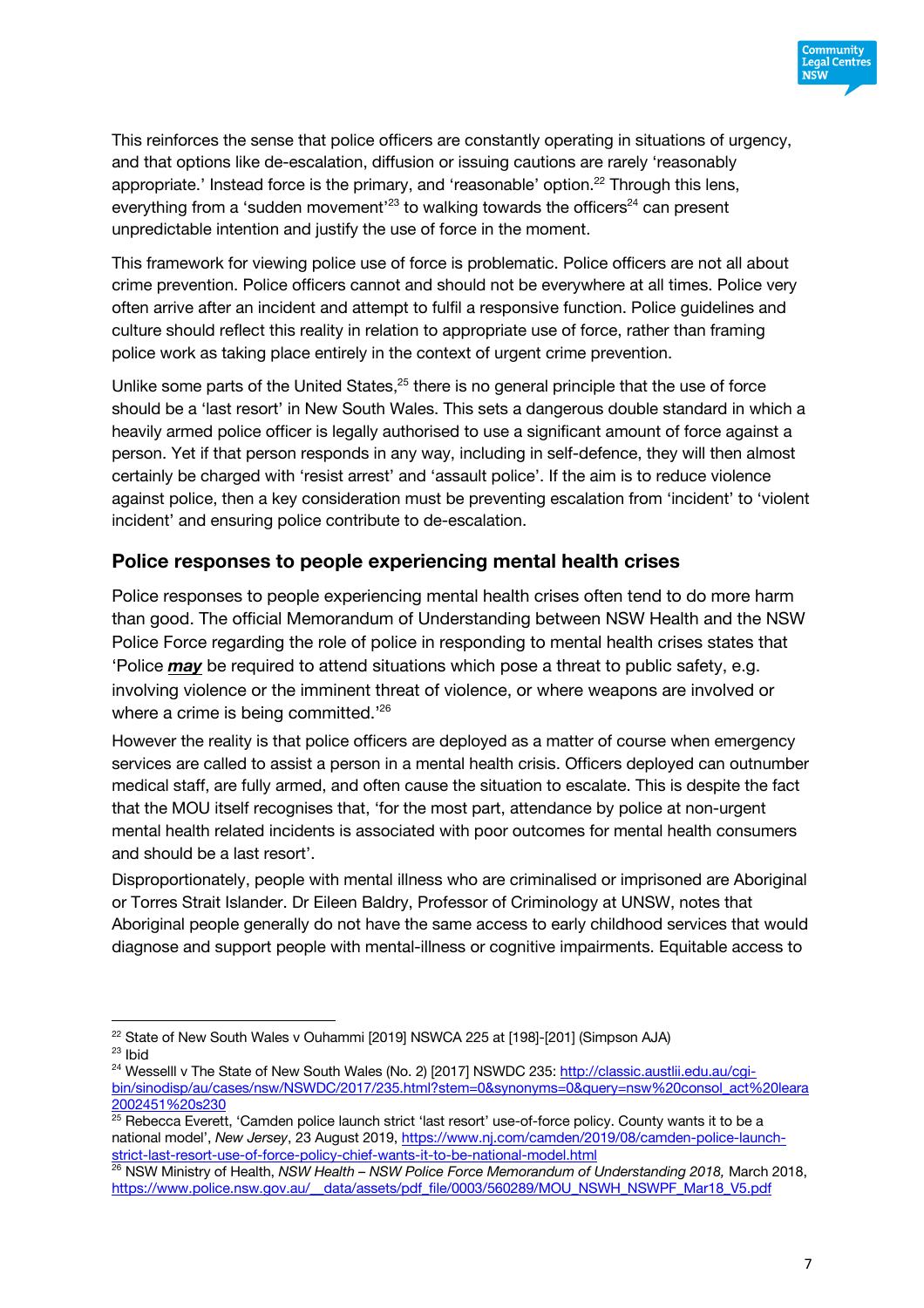

such early supports could prevent a significant number of Aboriginal people with mental illness from ending up in the criminal justice system.<sup>27</sup>

A damning 2010 study into the mental health histories of people against whom the Victoria Police used lethal force revealed that 42 of the 48 fatalities recorded in Victoria Police's Use of Force Register between 1982 and 2007 involved people with mental illness.<sup>28</sup>

The 2018 death of a mental health patient in Camperdown is just one NSW example of where the involvement of police in responding to people in mental health crises resulted in immense harm. The 30-year-old was seen acting erratically before police restrained him and took him to Royal Prince Alfred Hospital under the Mental Health Act. According to a spokesperson from the hospital, the man was initially compliant and cooperated with medical staff in the emergency department before becoming agitated and fleeing. No staff were injured. At least six police officers found him later that same day, tased him multiple times and deployed capsicum spray.<sup>29</sup> The man then lost consciousness and stopped breathing.

These statistics and stories demonstrate how police officers' interventions risk escalating tense situations to the point where force is used. This can result in charges of 'assault police' being laid on the person experiencing a mental health crisis and, in the most serious cases, their injury or death.

This risk of force against people experiencing a mental health crisis is heightened further when the person in crisis is Aboriginal or Torres Strait Islander. We draw the Panel's attention to the case studies included in submissions by the Aboriginal Legal Service, which further reinforce this point.

### Conclusion

NSW police should enjoy safety at work. However the high number of 'assault police' charges will not be reduced by increasing penalties, but only through a broader reimagining and restructuring of police role in NSW. Police are being asked to manage situations where their presence is counterproductive, and the consequence is risk to themselves and to others. It is also impossible to deal with the issue of assault police charges without recognising the impact of over-policing and targeted policing practices on Aboriginal and Torres Strait Islander people and the criminalisation of race and poverty that results. By recognising these problems and instituting changes to address them, levels of violence can be reduced statewide and we will all enjoy greater safety as a consequence.

Community Legal Centres NSW is committed to improving just outcomes and working to build strong, non-violent communities. We believe the strategies outlined in this submission will contribute to reducing violence, to the benefit of police officers and the public.

<sup>&</sup>lt;sup>27</sup> John Stewart and Brigid Anderson, 'Indigenous people with mental health issues 'on a train' to jail: UNSW study', *ABC News*, 2 November 2015, https://www.abc.net.au/news/2015-11-02/indigenous-people-mentalhealth-issues/6904838

<sup>&</sup>lt;sup>28</sup> Dragana Kesic, Stuart Thomas and James Ogoff, 'Mental illness among police fatalities in Victoria 1982-2007: case linkage study"', *Australian and New Zealand Journal of Psychiatry*, 2010, vol. 44, no. 5, pp. 463-468. <sup>29</sup> Paige Cockburn and Sarah Hawke, 'Mental health patient who died in Camperdown resisted arrest before being tasered, police say', *ABC News*, 19 February 2018, https://www.abc.net.au/news/2018-02-19/man-killedin-police-incident-resisted-arrest/9461422